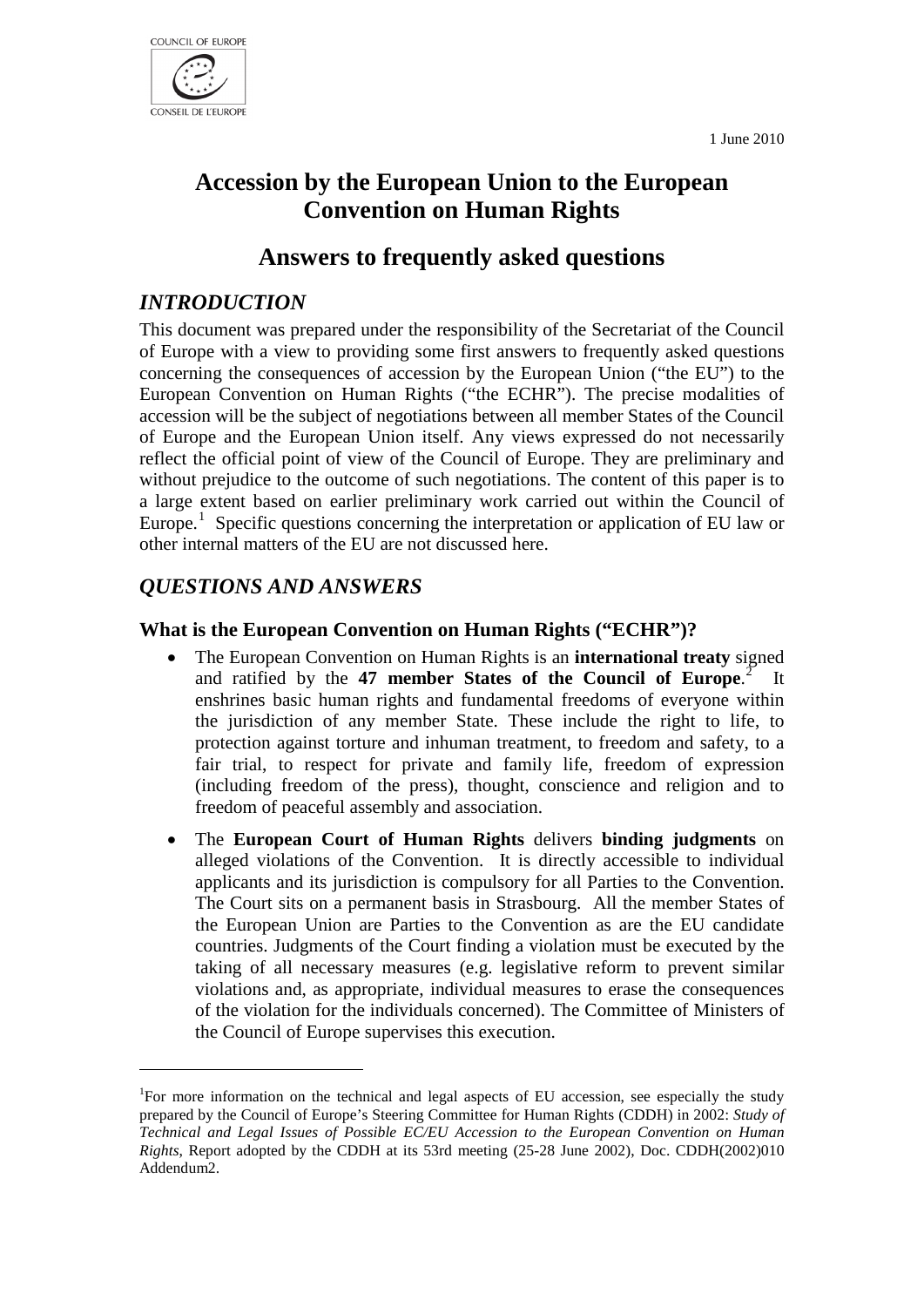• In its almost 60 years of operation and thanks to the important body of caselaw developed by the European Court of Human Rights and national courts, the European Convention on Human Rights and its Protocols have become the **most important European human rights protection standards**, enshrining common human rights and fundamental freedoms for all European countries.

#### **What is the current status of the ECHR and the Strasbourg case-law in EU law?**

- As EU law stands at present, the **Union and its institutions are not directly bound by the ECHR** as such, still less by the case-law of the European Court of Human Rights. However, Article 6 § 3 of the Treaty on European Union refers to the ECHR as part of the general principles of Community law. This is reflected in the case-law of the Community's Courts, the European Court of Justice (ECJ) and the Court of First Instance (CFI). They regularly refer to the ECHR and the Strasbourg case-law in their judgments but apply them indirectly, as part of the general principles of the Union's law.
- The present situation is that the rights enshrined in the ECHR are not legally binding on the EU and its institutions (Commission, Council, European Parliament, Court of Justice etc.). However, these rights do apply to the EU member States, even when the latter are applying or implementing EU law. This creates an imbalance which can lead to **uncertainty** and confusion about who, ultimately, is responsible for any breaches of ECHR rights.
- Until recently, the European Union did not have the necessary competence to become a Party (accede) to the ECHR. This has now changed with the entry into force of the Lisbon Treaty, on 1 December 2009. The Lisbon Treaty provides such competence and also **commits the Union to accede to the ECHR.**<sup>[3](#page-1-0)</sup>

# **Why is EU accession to the ECHR so important?[4](#page-1-1)**

- Accession will further **strengthen the protection of human rights** by submitting the Union's legal system to independent external control. Any individual will be able to bring a complaint about infringement of ECHR rights by the EU before the European Court of Human Rights. The EU would thus be in the same situation as the member States.
- Accession is the best means of achieving a **coherent system of fundamental rights' protection** across Europe. As the Union reaffirms its own values through its Charter of Fundamental Rights, its accession to the ECHR will give a strong political signal of coherence between the EU and "greater Europe".

<span id="page-1-0"></span><sup>&</sup>lt;sup>3</sup> "The Union shall accede to the European Convention for the Protection of Human Rights and Fundamental Freedoms. Such accession shall not affect the Union's competences as defined in the

<span id="page-1-1"></span><sup>&</sup>lt;sup>4</sup> The following views were fully shared by members of the EU Convention that prepared the Constitutional Treaty, see Final report of Working Group II, CONV 354/02 of 22 October 2002, pp. 10-11: "Incorporation of the Charter//accession to the ECHR", available on the page: http://register.consilium.eu.int/pdf/en/02/cv00/00354en2.pdf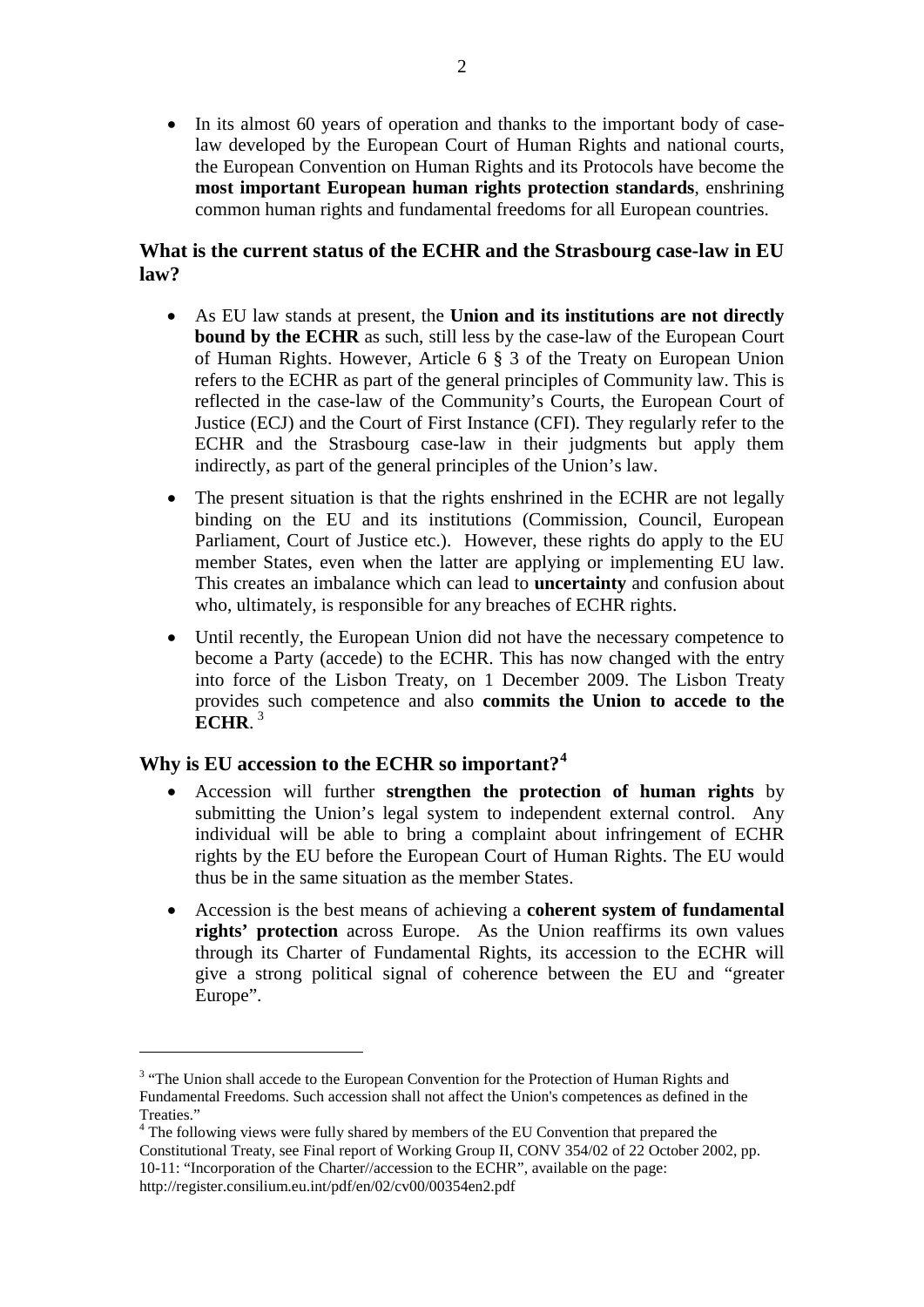- Accession will **close gaps in legal protection** by giving European citizens the same **protection vis-à-vis acts of the Union** as they presently enjoy vis-à-vis all member States of the Union.
- Accession will result in **all European legal systems being subject to the same supervision** in relation to the protection of human rights. Given the increasingly broad competences of the EU, it is ever more difficult to accept that it should be the only "legal space" left in Europe which is not subject in the same way as State parties to the Convention to external scrutiny by the European Court of Human Rights.
- Accession will **reassure citizens** that the EU, just like its member States, is not 'above the law' as far as human rights are concerned. This is a **question of credibility**, given that EU member States have transferred important competences to the Union and that ratification of the ECHR is a condition for EU membership.
- Accession of the EU to the ECHR is the best means of ensuring the **harmonious development of the case-law of the European Court of Justice and the European Court of Human Rights** in human rights matters. The ECJ will apply the EU Charter of Fundamental Rights, many provisions of which are based on, but not identical to, those of the ECHR. Combined with the increase in the EU's powers, the Charter's existence will inevitably mean that the ECJ will have to consider more cases involving fundamental rights than in the past. Without accession, this would increase the risk of contradictions in the case-law between the two Courts, in spite of all efforts to the contrary.
- Accession will **resolve the problems resulting from the fact that currently the EU cannot be party to proceedings before the European Court of Human Rights**. When the Court rules on alleged human rights violations resulting from the application or implementation of EU law by the member States, the EU is unable to defend itself properly before the Court. The EU is not bound by the Strasbourg judgment, even though the execution of the judgment may require the EU's contribution.

### **Will EU accession to the ECHR also mean that the EU will be bound by the Protocols to the ECHR setting out additional rights and freedoms?**

- Accession to the European Convention on Human Rights does **not** mean that the EU will be **automatically bound by all additional Protocols** to the Convention. There are currently six additional Protocols, which guarantee among others the right to peaceful enjoyment of one's possessions and the right to vote (Protocol No. 1), the abolition of the death penalty (Protocol Nos. 6 and 13) and a general prohibition on discrimination (Protocol No. 12).
- All the Protocols are directly linked to the Convention and should ideally be ratified as an ensemble. However, taking into account the scope of EU competences, the EU will have to take **separate decisions** whether to become a Party to all or some of these Protocols or not. Such decisions may also be taken at a later date, after the EU has become a Party to the ECHR itself.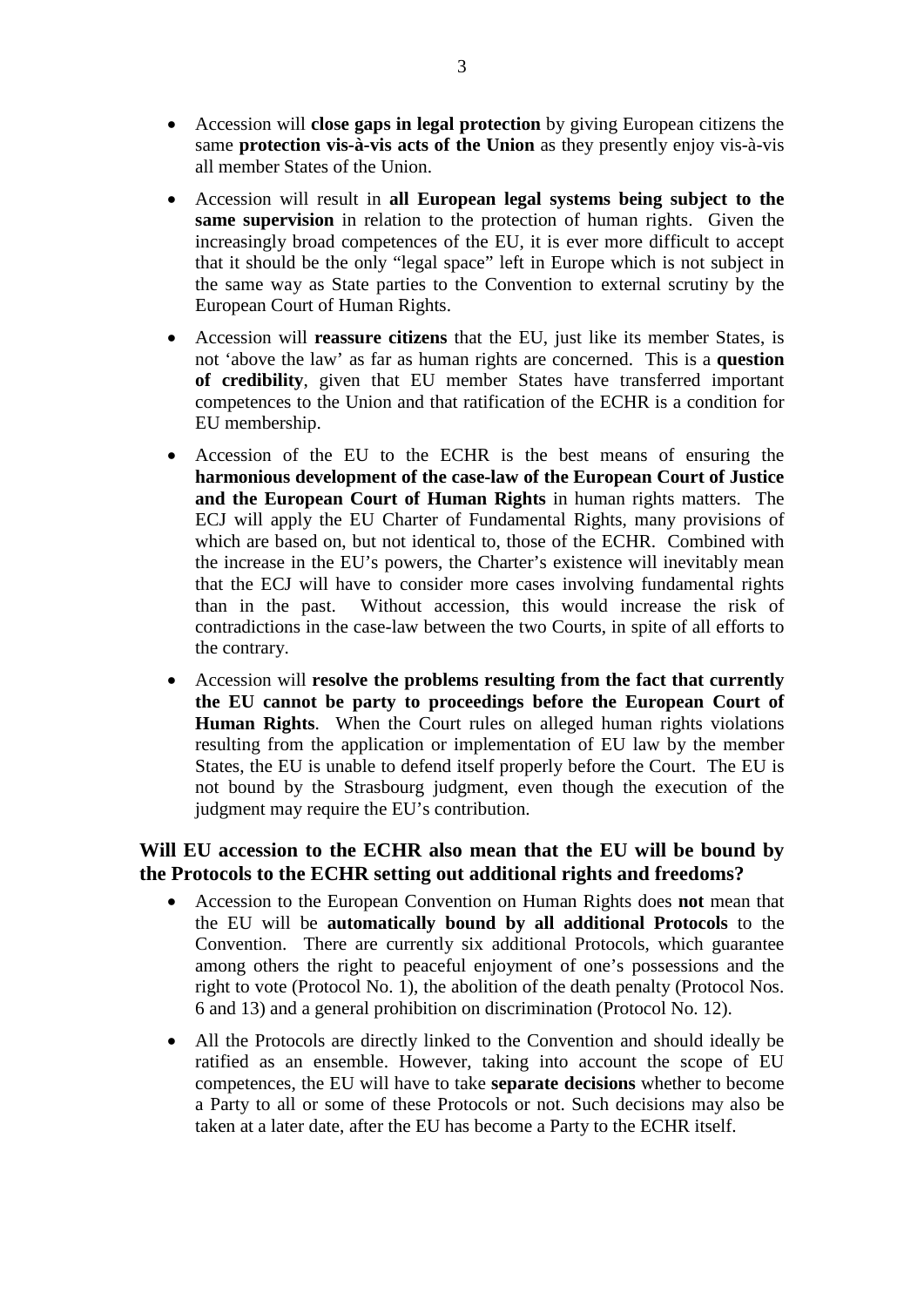**What will be the future relationship, after accession, between the ECHR and the EU Charter of Fundamental Rights?**

- Conferring primary law status on the EU Charter of Fundamental Rights, as the Lisbon Treaty did, and **accession** are **complementary steps** ensuring full respect of fundamental rights within the EU legal order. In this regard, the EU merely follows the same logic as the member States, most of which have their own written catalogue of fundamental rights and are also Parties to the ECHR.<sup>[5](#page-3-0)</sup> The relationship between the Charter and the ECHR will be similar to that between the ECHR and a national constitutional bill of rights of a State Party to the ECHR.
- The Charter "reaffirms the rights as they result, in particular, from ... the European Convention for the Protection of Human Rights and Fundamental Freedoms, the social charters adopted by the Community and the Council of Europe and the case-law of … the European Court of Human Rights."[6](#page-3-1) The **wording of many of the Charter's rights is based on the wording of corresponding rights contained in the ECHR and its Protocols.** The meaning and scope of such rights will be determined by reference to the text of the ECHR and the **case-law** of the European Court of Human Rights.

#### **Which legal remedies will individuals have?**

#### **A. Present situation**

- Under the Convention **all individuals under the jurisdiction of a State Party** (not only nationals) claiming to be the **victim of a violation of their human rights by one of the Parties have the right to an effective remedy, often before an independent tribunal**. The European Court of Human Right has a subsidiary role. It can only be petitioned after all existing national remedies have been exhausted.<sup>[7](#page-3-2)</sup>
- **Decisions on the admissibility[8](#page-3-3) and merits of individual applications are taken by Committees of three judges, Chambers of seven judges or a Grand Chamber of seventeen judges**. The judge elected in respect of a state Party to a dispute is an *ex officio* member of the Chamber or Grand Chamber. If the Court considers that an application is admissible and well-founded, it rules that there has been violation of the Convention. Under certain conditions, each Party may request that a case which has been examined by a Chamber is referred to the Grand Chamber. If such a referral does not occur, the judgment becomes final.
- **Since the EU is not a Party to the ECHR, applications cannot be brought directly against it**. The European Court of Human Rights may, however, hold member States responsible for the effects of EU law in their domestic legal orders.[9](#page-3-4) In the Grand Chamber judgment *Bosphorus Airways v. Ireland* of 30 June 2005, the Court held that States parties remain responsible under

<span id="page-3-0"></span> $^5$  Ibid.

<sup>6</sup> Charter's preamble.

<span id="page-3-4"></span><span id="page-3-3"></span>

<span id="page-3-2"></span><span id="page-3-1"></span><sup>&</sup>lt;sup>7</sup> Article 35 § 1 of the ECHR.<br><sup>8</sup> In clear-cut cases, applications may also be declared inadmissible by a single judge.<br><sup>9</sup> See *Cantoni v. France*, judgment of 15 November 1996; *Matthews v. the United Kingdom*, judgme of 18 February 1999; *T.I. v. the United Kingdom*, Decision of 7 March 2000.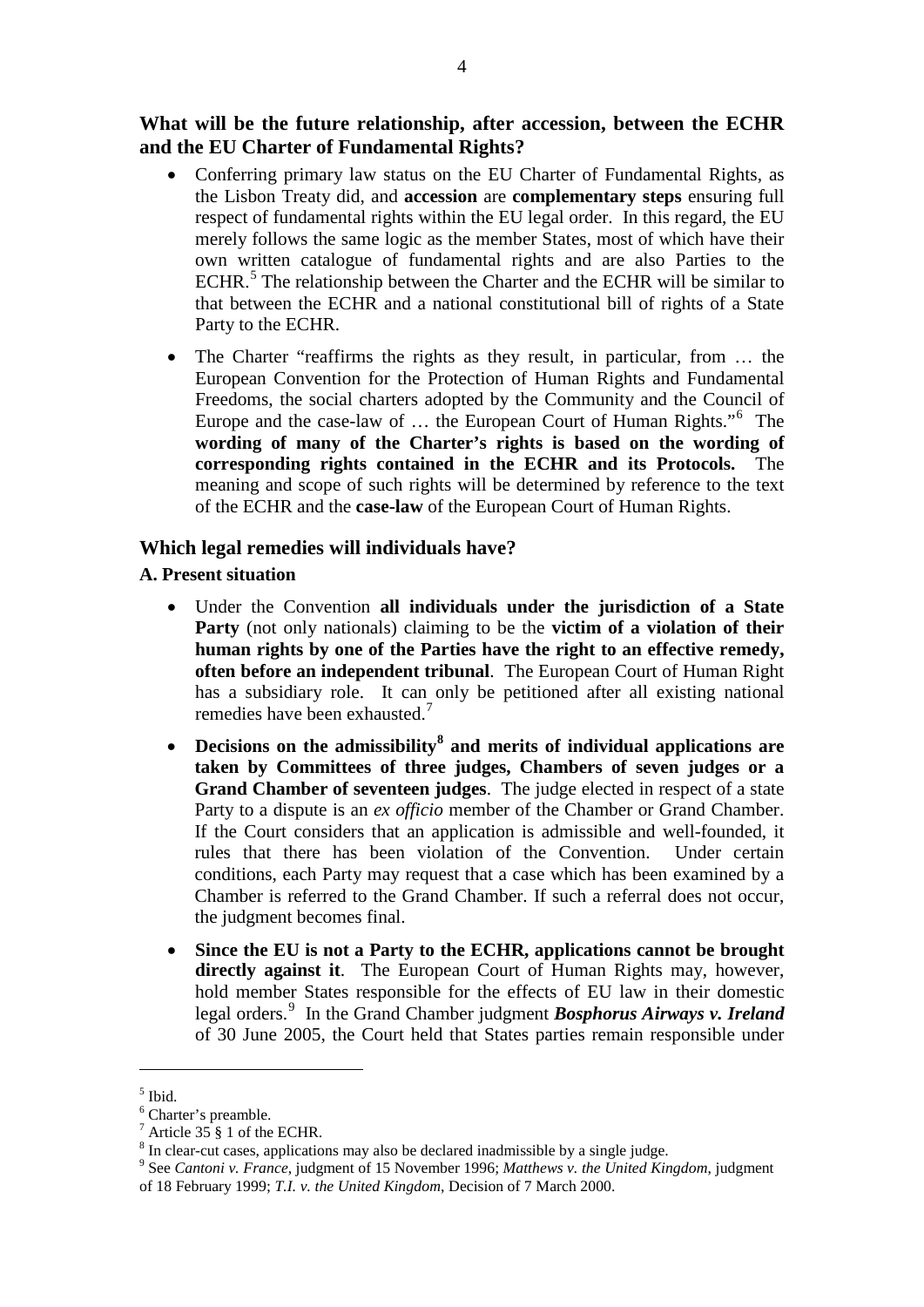the ECHR even if they merely execute or implement EC legislation. In some cases, however, EU protection of fundamental rights will be presumed equivalent.

#### **B. Situation after accession**

- **In the event of accession**, individual **applications against the EU will be treated in the same way as applications against any other State Party** to the ECHR
- EU accession to the ECHR as such should **not in principle modify the existing system of judicial remedies under EU law**. Exhaustion of such remedies will be a precondition for bringing a case to Strasbourg.
- Individual applications brought directly against **EU acts** will have to be distinguished from those challenging **national measures** that apply or implement EU law.

#### **Direct actions**:

• Whenever individuals **challenge EU measures directly** (legal acts or individual decisions) with the EU institutions as defendants, the case will first have to be brought before the **General Court and/or the Court of Justice**. It is only after the final ruling of the Court of Justice that the individual may bring a case before the Strasbourg Court on account of any possible violation of the ECHR.

#### **Indirect actions**:

- Whenever individuals challenge a **national measure implementing or executing EU law**, they will first have to apply to the **ordinary national courts**. In accordance with EU law, national courts may (or in certain cases must) refer the matter to the ECJ in Luxembourg for a preliminary ruling on the validity or interpretation of EU law. After that preliminary ruling, the case returns to the national courts for decision. Following the final judgment by the national court, the case could then be brought before the Strasbourg Court.
- As **alleged violations of the ECHR may be the result of acts by both the EU and one of its member States** (e.g. cases in which a member State would have to answer in Strasbourg for an a national legal act whose purpose was simply to implement Union law), it may be desirable to provide for a mechanism allowing the Union and a member State to appear jointly as "**co-**respondents" before the Strasbourg Court.<sup>[10](#page-4-0)</sup> Such an arrangement would have the advantage of ensuring that the final judgment will be directly enforceable against both defendants, without the Strasbourg Court having to make any ruling on the allocation of competences between the Union and the member State in question (which is an internal EU issue).

<span id="page-4-0"></span><sup>10</sup> See the CDDH *Study of Technical and Legal Issues* (note 1), at §§ 57-62 and also the Final report of Working Group II, note 3.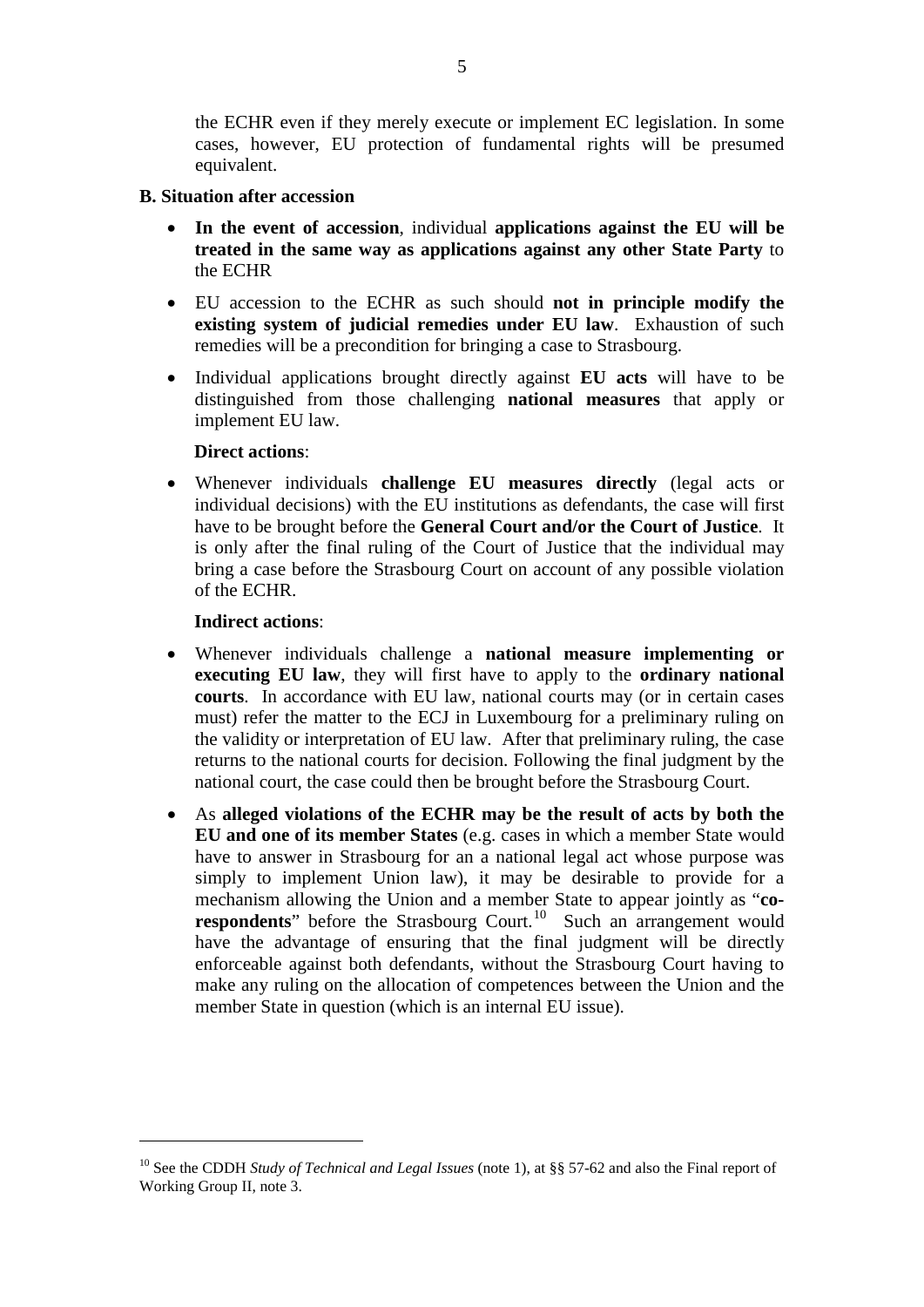**Will EU accession not create even more work for the Strasbourg Court which already has to cope with a significant backlog of cases?**

- With the steep increase of the number of applications in recent years, the Strasbourg Court is facing a substantial backlog of cases. Both the Court and member States are alert to the problem and a number of measures have already been taken, including the **provision of additional financial resources and the adoption of Protocol No. 14**, which streamlines the Convention's control mechanism, and which entered into force on 1 June 2010. This problem is not related to the question of EU accession to the ECHR.
- In any case, the **additional workload** for the Strasbourg Court in the event of accession should be rather **limited** as the additional cases brought before the Strasbourg Court as a result of accession are expected to mainly concern the cases which have been brought before the ECJ by way of direct actions. Moreover, the ECJ has always sought to follow Strasbourg case-law carefully. Accession will only encourage it further to pursue this practice, since the EU will be directly bound by the ECHR. There should not, therefore, be an avalanche of EU cases going to the Strasbourg Court once accession has taken place.

#### **After accession, will the EU remain free to maintain and develop its own legal order?**

- The ECHR contains **minimum standards**. Parties remain free to provide more extensive human rights protection and this would also be the case for the  $\text{EU.}^{11}$
- Judgments by the Strasbourg Court are essentially **declaratory judgments.**  The Court cannot itself annul or amend national measures or court decisions. In the event of accession, it will be for the Union, like any other Party to the ECHR, to decide how best to comply with the Court's judgments, provided that the judgments are executed.
- The **principle of autonomy of EU law**, in the sense of the EU legal order existing apart from both national and international law, **is no obstacle to EU accession to the ECHR**. After accession, the Strasbourg Court will examine in concrete cases whether, as a result of EU law and acts, there has been a violation of the ECHR. In making that assessment, the Strasbourg Court will undoubtedly have regard to "specific characteristics of the Union and the Union law".<sup>[12](#page-5-1)</sup>
- After accession, the **ECJ will remain the final authority on the interpretation of EU law.**

<span id="page-5-1"></span><span id="page-5-0"></span><sup>&</sup>lt;sup>11</sup> See Article 53 of the ECHR.<br><sup>12</sup> Article 1 of Protocol No. 8 relating to Article 6 (2) of the Treaty on European Union on the Accession of the Union to the ECHR. In fact the Court already does so today, in cases touching upon EU law brought against individual EU member States (e.g. *Matthews v UK*, *Moustaquim v Belgium*, *Bosphorus v Ireland*).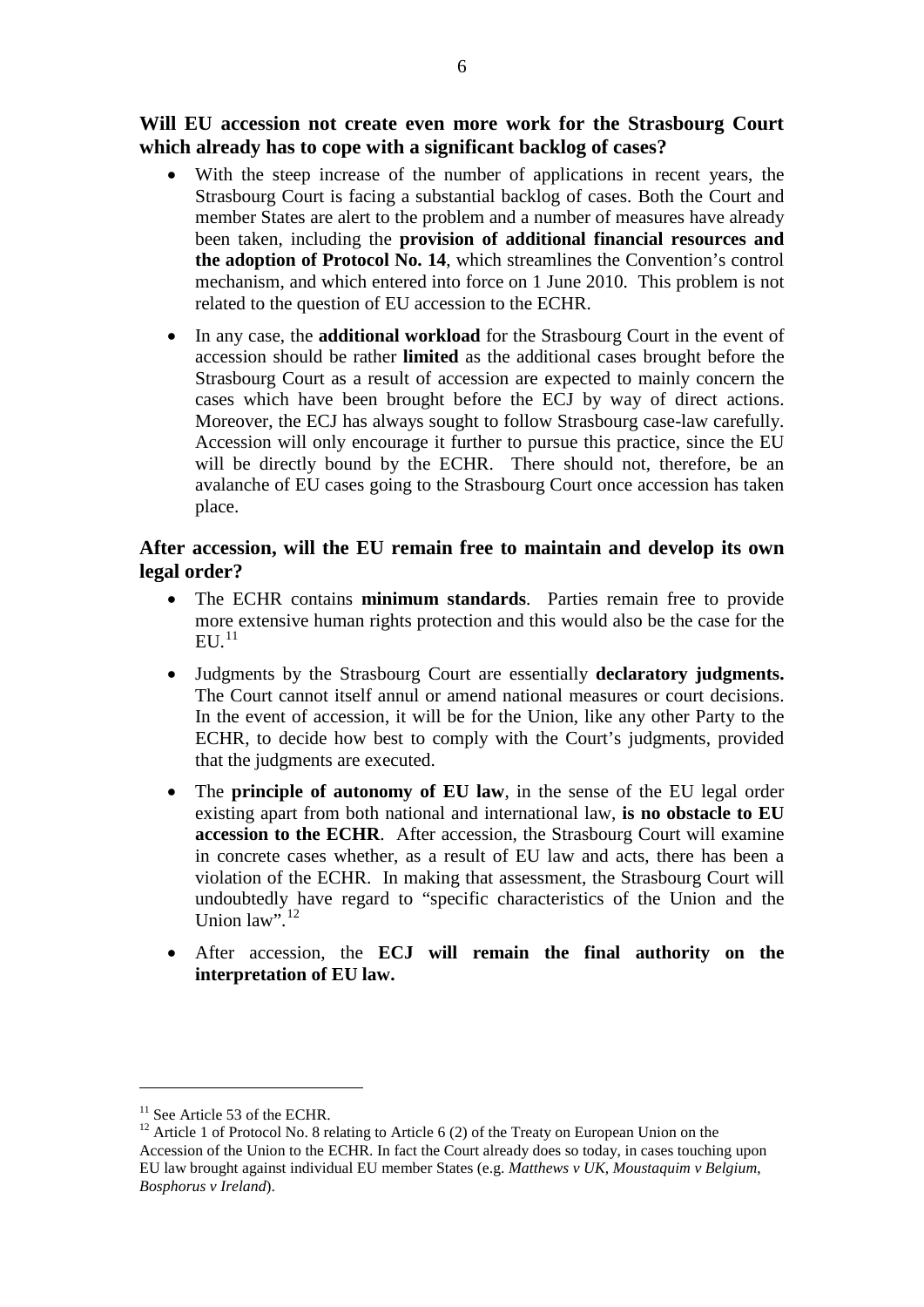**What will be the relationship between the Strasbourg and Luxembourg Courts after accession?**

7

- The ECJ's position will be **analogous to that of national courts** in relation to the Strasbourg Court at present. The ECJ will remain the final authority on the interpretation of EU law; the Strasbourg Court will be the final authority on the interpretation of the ECHR. The ECJ should, for the purpose of any ECHR complaints against the EU, be regarded as a "domestic" court and individuals may need to turn to the ECJ before they can lodge an application to the European Court of Human Rights (see also the answers to the previous questions).
- The European Court of Human Rights cannot be regarded as a superior Court (in the way a national supreme court is superior to a national court of appeal) but rather as a **specialised human rights court** exercising **external control**  over the international law obligations of the Union resulting from accession to the ECHR. There will not be a conflict or overlap between their roles any more than there is a between the roles of the supreme or constitutional court of any member State and the Strasbourg Court.
- The existence of a **European control mechanism**, operating outside the system whose legal measures it examines, **gives citizens an important external guarantee** that their rights will be effectively safeguarded in addition to the protection afforded by the EU.

# **Will an EU judge participate in the work of the Strasbourg Court?**

- The Strasbourg Court consists of a number of judges equal to that of the Parties to the ECHR.<sup>[13](#page-6-0)</sup> Judges are elected by the Parliamentary Assembly from a list of three candidates submitted by the Contracting Party. EU representation on the Court would be in line with the EU's international legal personality and the autonomy of its legal system. A judge elected in respect of the EU will be able to **bring additional expertise on the EU legal system to the Strasbourg Court.**
- In theory, there are **different options** for the participation of a judge elected in respect of the EU: an *ad hoc* judge for cases involving EU law, a full-time judge participating only in EU cases, a full-time judge participating on an equal footing with other judges. According to the 2002 CDDH study, the option of a full-time judge fully integrated into the Court appears to be most in line with the spirit of the Convention. Each legal system should be represented on the Court by a judge with the necessary expertise of that system. Participation in the system of collective enforcement set up by the Convention entails duties but also certain prerogatives; it contributes to the legitimacy of the decisions taken by the Court.

# **Will the EU, after accession, participate in the supervision of the execution of the Court's judgments?**

• The 2002 CDDH study envisaged the possibility for the **EU being represented in the Committee of Ministers** of the Council of Europe when

<span id="page-6-0"></span><sup>&</sup>lt;sup>13</sup> Article 20 of the ECHR.